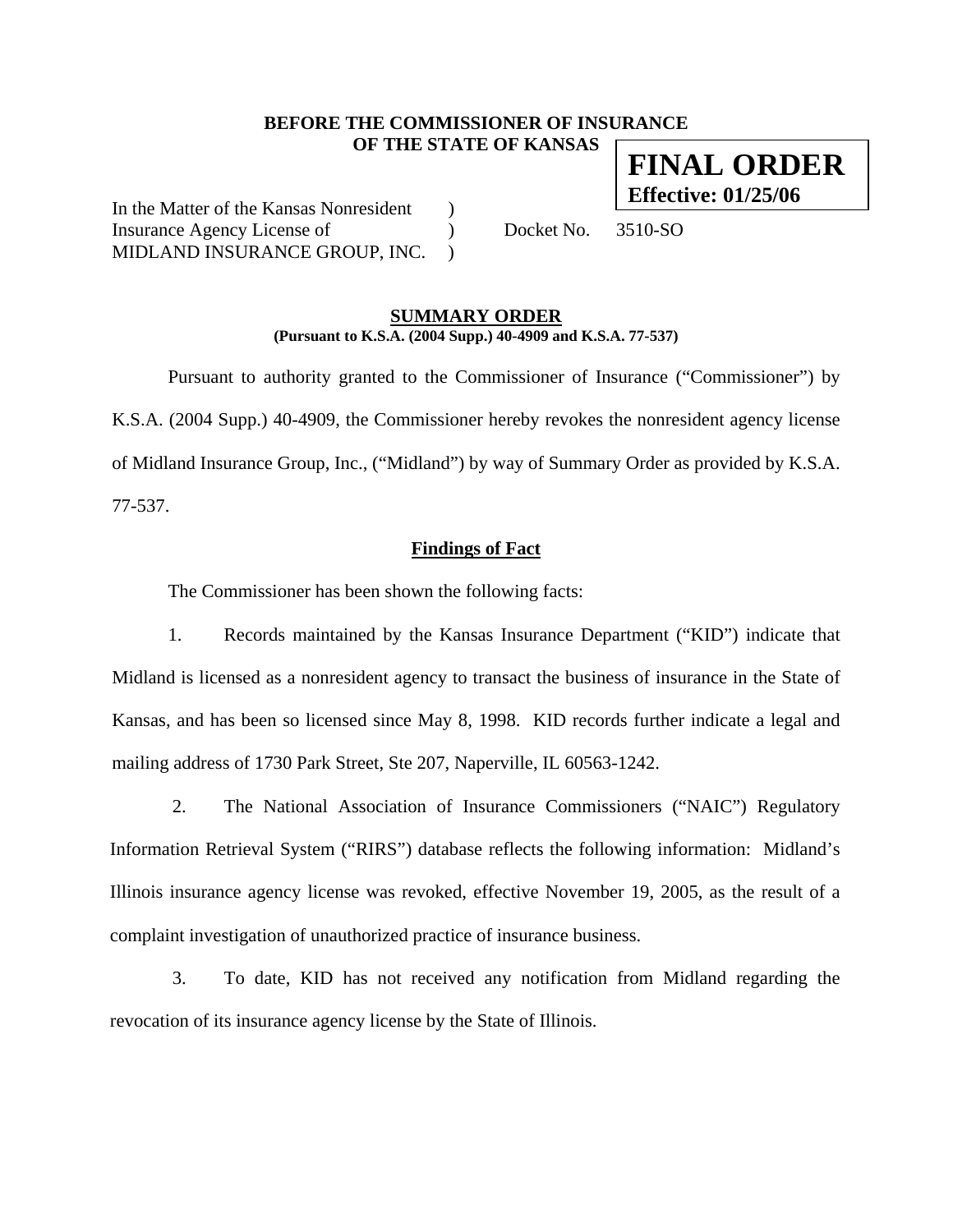## **Applicable Law**

## 4. K.S.A. (2004 Supp.) 40-4909(a) provides, in relevant part:

"The commissioner may deny, suspend, revoke or refuse renewal of any license issued under this act if the commissioner finds that the applicant or license holder has . . . (2) Violated: (A) Any provision of chapter 40 of the Kansas Statutes Annotated, and amendments thereto, or any rule and regulation promulgated thereunder; (B) any subpoena or order of the commissioner; . . . (9) Had an insurance agent license, or its equivalent, denied, suspended or revoked in any other state, district or territory." K.S.A. (2004 Supp.) 40-4909(a).

5. Administrative regulations require that a person licensed in this state as an insurance agent shall, within 30 days of the occurrence, report enumerated events to the Commissioner. Among these events are disciplinary action against the agent's license by the insurance regulatory official of any other state or territory and a change of address. K.A.R. § 40- 7-9.

6. The Commissioner may revoke any license issued under the Insurance Agents Licensing Act if the Commissioner finds that the insurable interests of the public are not properly served under such license. K.S.A. (2004 Supp.) 40-4909(b).

#### **Conclusions of Law**

7. The Commissioner has jurisdiction over Midland as well as the subject matter of this proceeding, and such proceeding is held in the public interest.

8. The Commissioner finds that Midland's Kansas license may be revoked solely because it has had a license revoked in another state.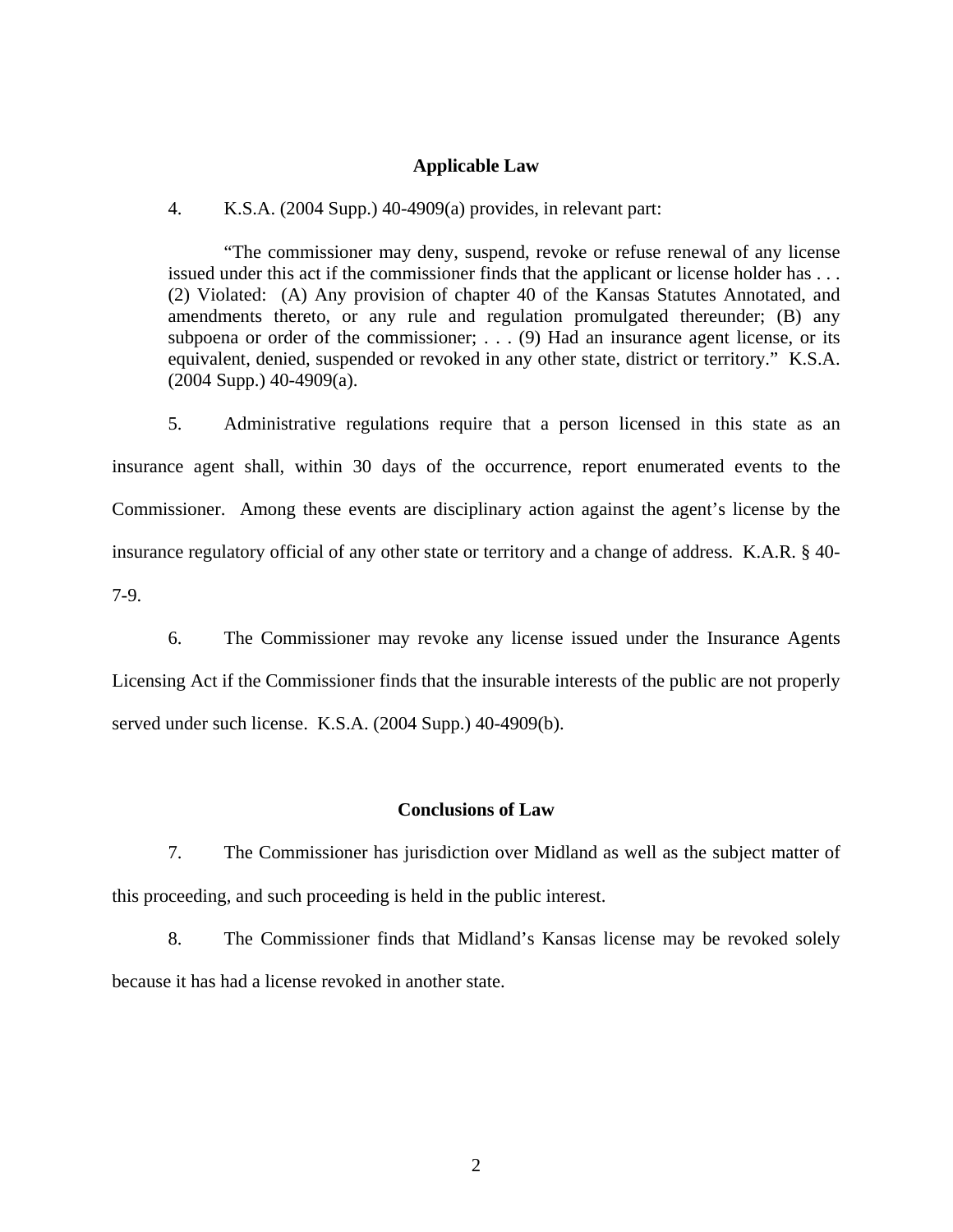9. The Commissioner further concludes that Midland violated the administrative regulation requiring a licensed agent to report disciplinary action by other states within 30 days by failing to report the disciplinary action in Illinois.

10. Accordingly, the Commissioner concludes that sufficient grounds exist for the revocation of the insurance agency license of Midland Insurance Group, Inc. pursuant to K.S.A.  $(2004$  Supp.)  $40-4909(a)$ .

11. Moreover, the Commissioner finds that Midland has demonstrated irresponsibility in the conduct of business by failing to report the disciplinary action taken by Illinois to KID, and Midland's insurance agency license should be revoked pursuant to K.S.A. (2004 Supp.) 40- 4909(b) for the protection of the insurable interests of the public.

12. Based on the facts and circumstances set forth herein, it appears that the use of summary proceedings in this matter is appropriate, in accordance with the provisions set forth in K.S.A. 77-537(a), in that the use of summary proceedings does not violate any provision of the law and the protection of the public interest does not require the KID to give notice and opportunity to participate to persons other than Midland Insurance Group, Inc.

**IT IS THEREFORE ORDERED BY THE COMMISSIONER OF INSURANCE THAT** the Kansas non-resident insurance agency license of Midland Insurance Group, Inc. is hereby **REVOKED**.

#### **Notice and Opportunity for Hearing**

Midland Insurance Group, Inc. within fifteen (15) days of service of this Summary Order, may file with the KID written request for a hearing on this Summary Order, as provided by K.S.A. 77-542. In the event a hearing is requested, such request should be directed to John W.

3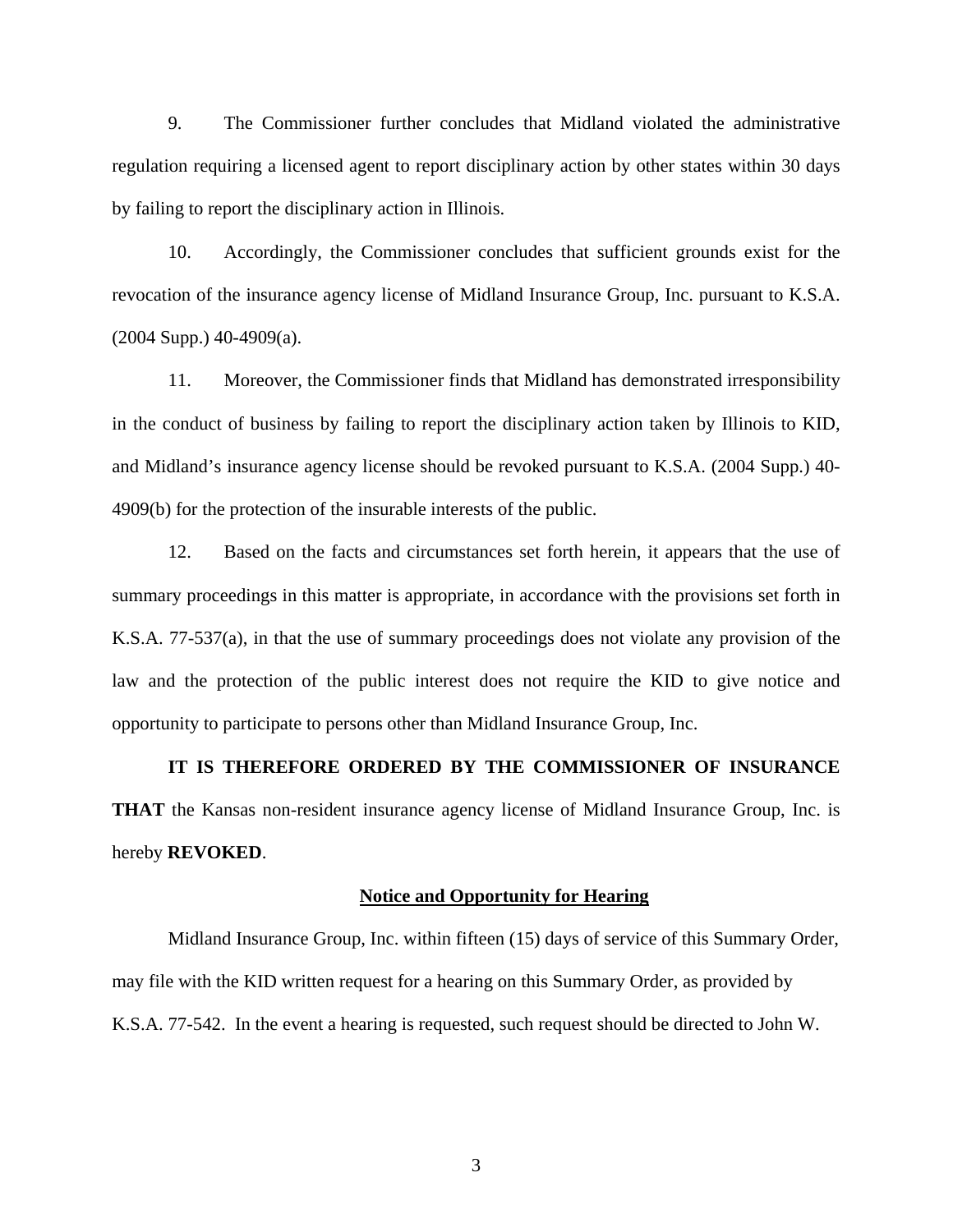Campbell, General Counsel, Kansas Insurance Department, 420 S.W. 9<sup>th</sup> Street, Topeka, KS 66612.

 Any costs incurred as a result of conducting any administrative hearing shall be assessed against the agent/agency who is the subject of the hearing as provided by K.S.A. 40-4909(f). Costs shall include witness fees, mileage allowances, any costs associated with the reproduction of documents which become part of the hearing record, and the expense of making a record of the hearing.

If a hearing is not requested, this summary order shall become effective as a Final Order, without further notice, upon the expiration of the fifteen-day period for requesting a hearing. The Final Order will constitute final agency action in this matter.

In the event the Petitioner files a petition for judicial review, the agency officer designated pursuant to K.S.A. 77-613(e) to receive service of a petition for judicial review on behalf of the KID is John W. Campbell, General Counsel, Kansas Insurance Department, 420 S.W.  $9^{th}$  St., Topeka, KS 66612-1678.

**IT IS SO ORDERED THIS \_6th\_ DAY OF JANUARY, 2006, IN THE CITY OF TOPEKA, COUNTY OF SHAWNEE, STATE OF KANSAS.** 



| <b>UNITED OF TAX</b> | /s/ Sandy Praeger         |
|----------------------|---------------------------|
|                      | <b>Sandy Praeger</b>      |
|                      | Commissioner of Insurance |

BY:

 $\angle$ s/ John W. Campbell John W. Campbell General Counsel